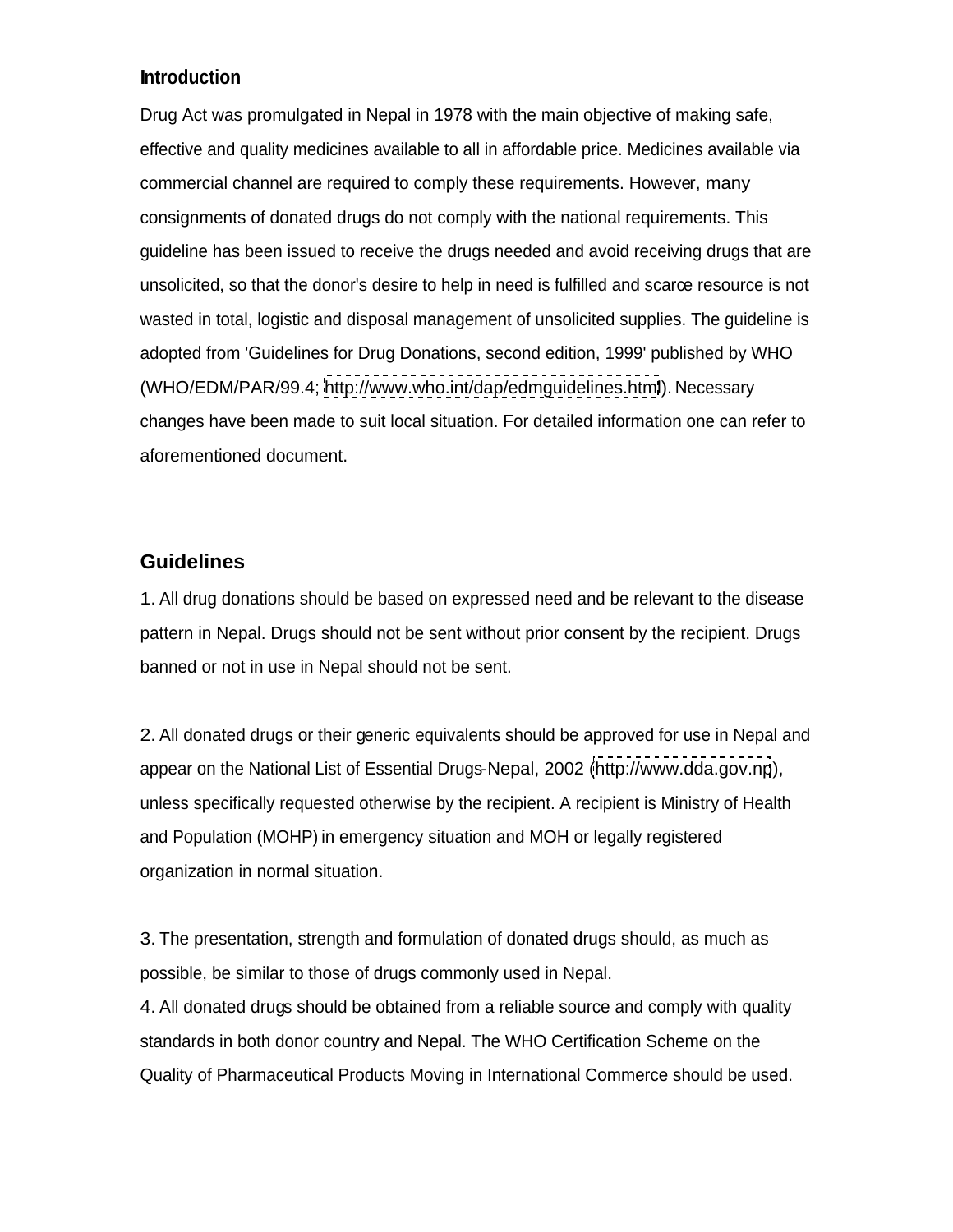5. No drugs should be donated that have been issued to patients and then returned to a pharmacy or elsewhere, or were given to health professionals as free samples.

6. After arrival in Nepal all donated drugs should have a remaining shelf-life of at least one year. In case the shelf-life of the product when manufactured is less than two years, half of the period should be remaining (For example a product having shelf-life of eighteen months should have remaining shelf-life of nine months on arrival in Nepal.) The exception may be made for direct donations to specific health facilities, provided that: the responsible professional at the receiving end acknowledges that (s)he is aware of the shelf-life; and that the quality and remaining shelf-life allow for proper administration prior to expiration, but the remaining shelf-life should not be less than six months in any case. In all cases it is important that the date of arrival and the expiry dates of the drugs be communicated to the recipient well in advance.

7. All drugs should be labeled in English; the label on each individual container should be at least contain the International Nonproprietary Name (INN) or generic name, batch number, dosage form, strength, name of the manufacturer, quantity in the container, storage conditions and expiry date.

8. As much as possible, donated drugs should be presented in larger quantity units and hospital packs.

9. All drug donations should be packed in accordance with international shipping regulations, and be accompanied by a detailed packing list which specifies the contents of each numbered carton by INN, dosage form, quantity, batch number, expiry date, volume, weight and any special storage conditions. The weight per carton should not exceed 50 kilograms. Drugs should not be mixed with other supplies in the same carton.

10. Recipient should be informed of all drug donations that are being considered, prepared or actually under way.